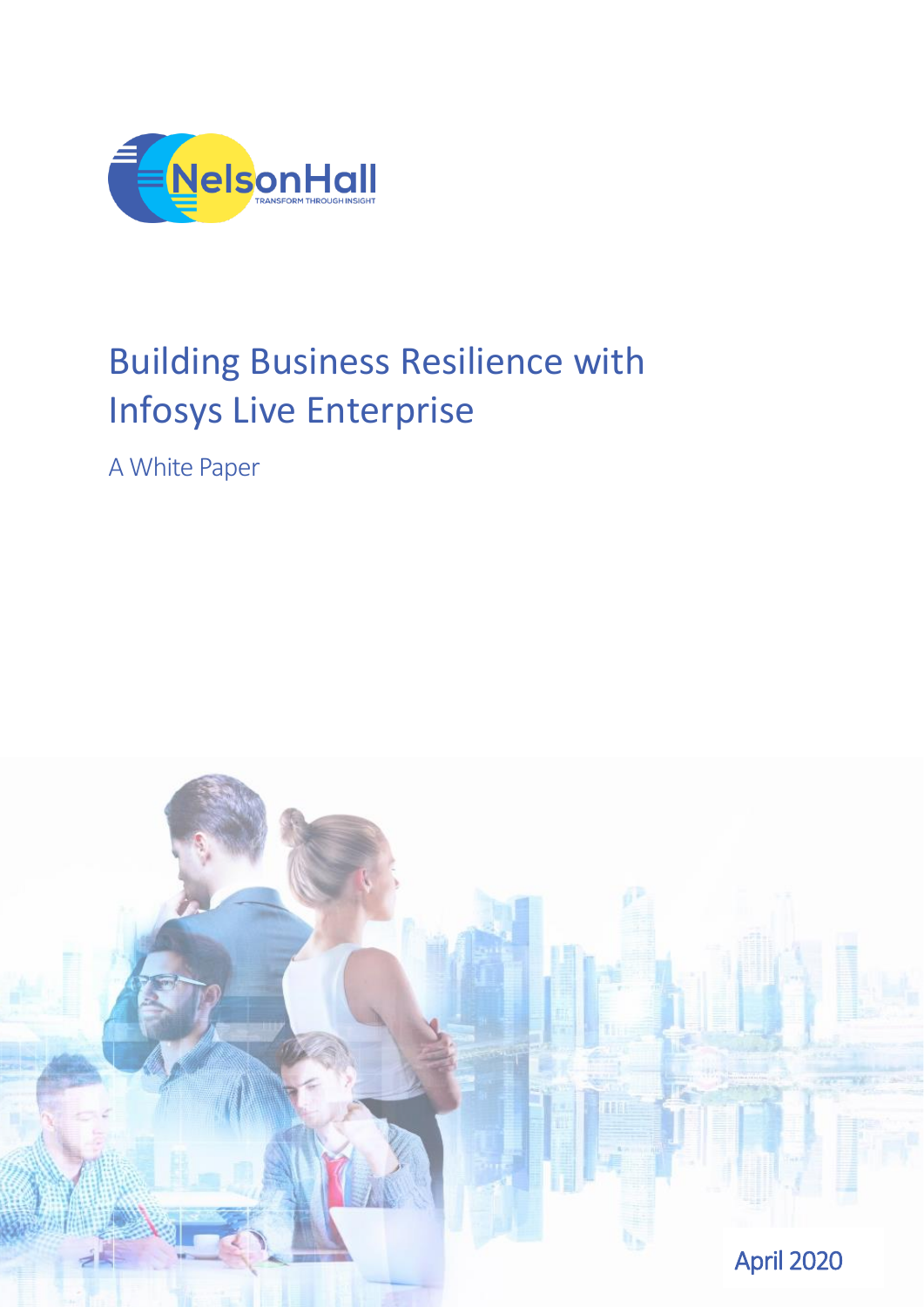

## **Table of Contents**

| <b>Background</b> |                                                                                                                 |   |
|-------------------|-----------------------------------------------------------------------------------------------------------------|---|
|                   | 1. Focus of digital initiatives moving from efficiency to effectiveness                                         | 3 |
|                   | Digital transformation trends in next few years require major changes in organizational<br>mindset and approach | 4 |
|                   | 3. The Live Enterprise Suite                                                                                    | 6 |
| 4.                | <b>Examples</b>                                                                                                 |   |
| 5.                | What next?                                                                                                      | 9 |
|                   | 6. How important is the Live Enterprise Suite?                                                                  | 9 |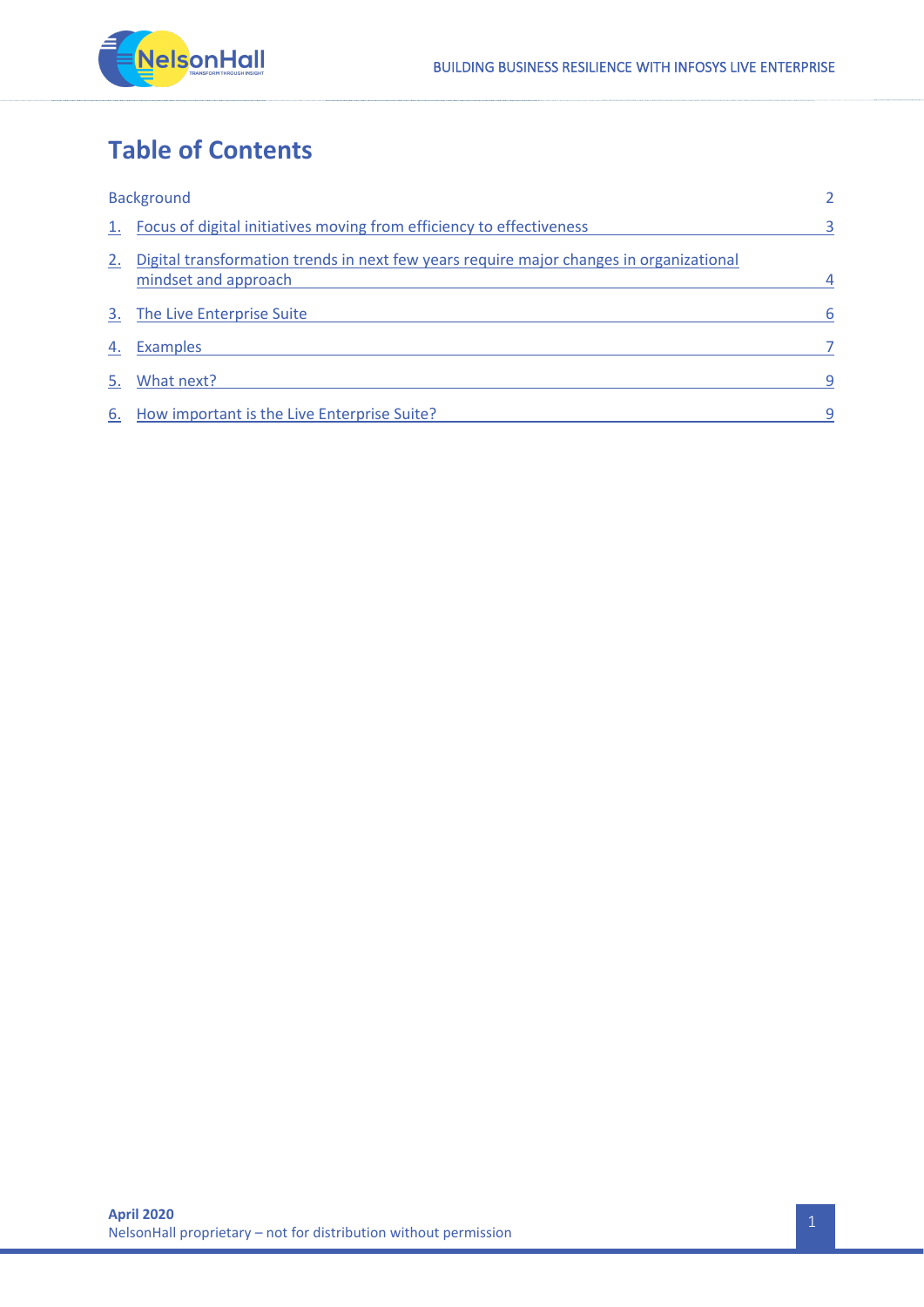

# <span id="page-2-0"></span>Background

#### *Leveraging flagship customer events as thought leadership forums*

Each year Infosys holds its flagship 'Confluence' customer events in all its major regions (Americas, EMEA, APAC). These large gatherings bring together for a few days customers, partners, thought leaders and influencers, and as such present Infosys with a major opportunity to evolve and extend its positioning as a strategic partner – and not just to the CIO - and innovator. Thus they are much more significant events than a simple annual celebration of success, and the emphasis on thought leadership around digital has become more pronounced in recent years.

The core message from the Confluence 2018 events was the *'Navigate your Next'* tagline and what Infosys refers to as the digital navigation framework of Experience, Insight, Innovate, Accelerate and Assure, on other words the key capabilities needed to support clients in their digital transformation. Most of Infosys' offerings are now presented around this 'digital pentagon', and the messaging has evolved since 2018 to emphasize what Infosys refers to as its digital operating model of Design, Proximity, Agile, Automation, Learning.

#### *Introduction of Live Enterprise Suite - thought provoking*

The 2019 Confluence events saw keynote sessions in which Infosys presented its take on how the concept of the '*Live Enterprise'* is particularly relevant for all enterprises in their digital transformation journey. We noticed keen interest in the concept of the Live Enterprise by many of the clients attending, also that these sessions seemed to be provoking some thinking by several about how applying that concept to their own organization might bring potential benefits.

Where Confluence 2018 saw the introduction of its digital navigation framework, at Confluence 2019 Infosys presented for the first time its Live Enterprise Suite. This is a not so much a suite of applications more a set of underpinning capabilities, and grasping what all of these are and how they can potentially be applied to best advantage is not straightforward. As we should expect to see elements of the Live Enterprise Suite feature more heavily across all of Infosys' portfolio over the next few years, it is important for existing and prospective Infosys clients to have some understanding of what Infosys is offering with this platform. Accordingly, this paper looks at Infosys' thinking behind the suite, at some of its components, examples of how Infosys might leverage these in helping clients navigate their own digital journey, and why it is an important development for Infosys and for its clients.

#### *Sipping its own champagne*

The concept of the Live Enterprise and its analogy to living organisms is not new; what Infosys has done is take that concept and apply it to the whole notion of digital transformation. The company first referred to the concept in its Annual Report for FY18-19, describing a Live Enterprise as being a sensing-feelingresponding organization that is continuously evolving, innovating and "always learning", capable of reimagining business processes and employee experiences, with intelligent automation embedded, that drive hyper productivity and enable fluid operating models. This messaging resonates well with large incumbent organizations with complex legacy landscapes looking to become more agile and stay relevant.

Without doubt, the Live Enterprise Suite is of strategic importance to Infosys. A key feature in its messaging around the Live Enterprise is that the company has been practicing what it preaches, internalizing the concept to fuel its own vision and transformational journey of becoming a completely knowledge- and datadriven organization, and having used the Live Enterprise Suite internally since April 2019.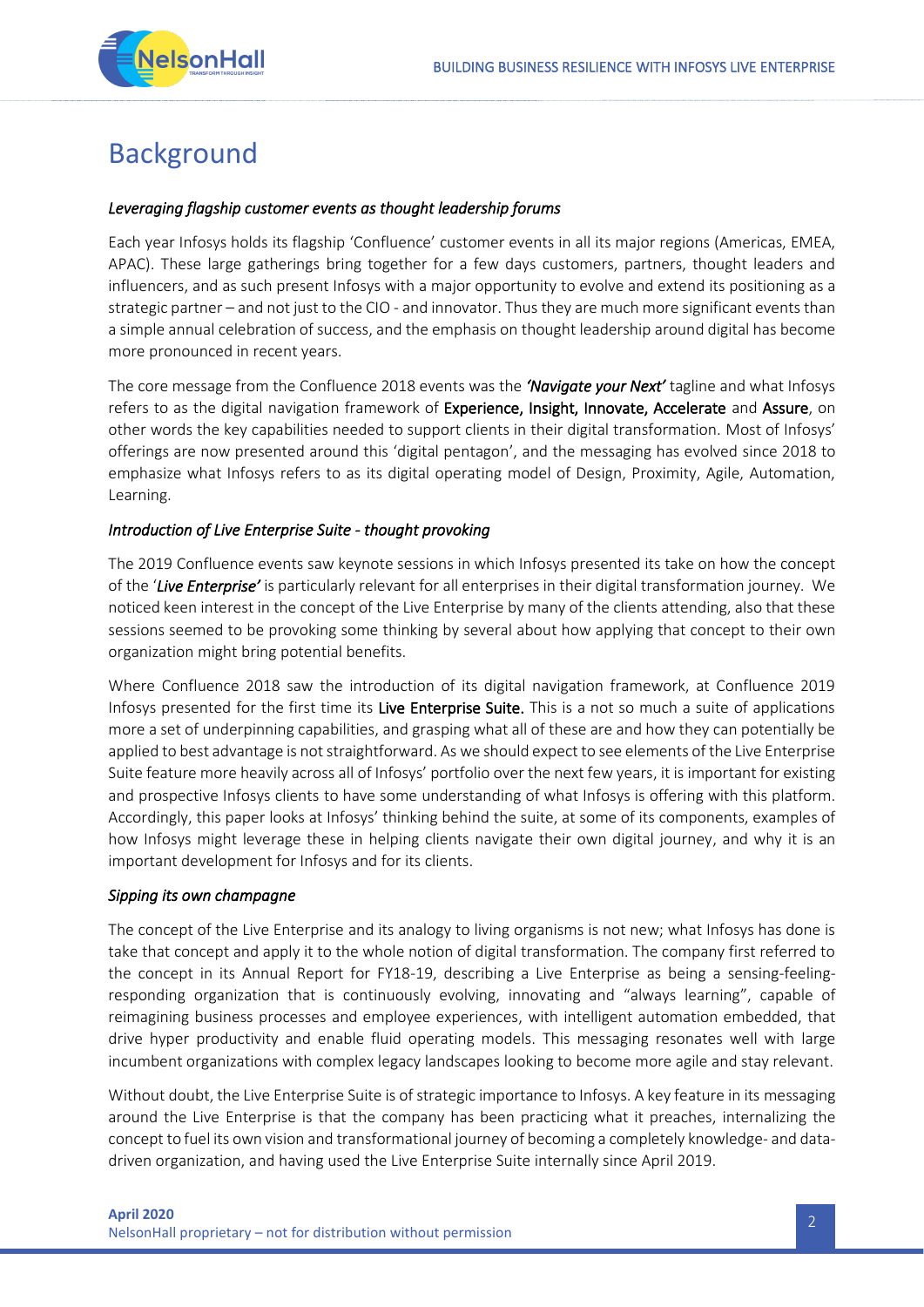

# <span id="page-3-0"></span>1. Focus of digital initiatives moving from efficiency to effectiveness

As part of its preparations in launching the Live Enterprise Suite, Infosys spoke with over 1,000 clients about their macro challenges and aspirations. These conversations revealed some common aspirations, including:

- Having the speed and agility of a start-up
- Becoming more responsive
- Being networked
- Being able to leverage collective knowledge to increase the velocity of ideas
- Effectively leveraging intelligent automation
- Reducing the cost of operations in both run and change operations.

Organizations that are early and mid-stage in their digital transformation journey are typically focusing on simplifying and modernizing their IT landscape and business processes, using intelligent automation to drive down costs and improve productivity. In more advanced organizations, the focus has moved beyond simplification to looking at ways to improve organizational agility and customer responsiveness, including in order to increase the velocity of new product and service development.

Infosys Knowledge Institute recently published its findings from this survey in a report called 'Digital Radar 2020'. Of the organizations surveyed,

- Over two thirds (68%) are classified as 'Explorers': they are actively engaged in a number of digital initiatives, many of these still at PoC or pilot stage, but are not yet scaling many of these initiatives at an enterprise-wide level
- A small minority (10%) are laggards (Infosys describes these as 'Watchers'), with fewer digital initiatives in place, and these typically focusing on efficiencies from simplifying and modernizing legacy systems
- Infosys classifies just over one fifth (22%) as Innovators, with many more digital initiatives moving from pilot phase to scale.

#### *Improving the employee experience as critical as improving the customer experience*

The growing emphasis on customer-centricity by organizations in all sectors is a well-known trend. Infosys highlights there is also an increasing recognition by organizations, in particular those in the 'Innovators' cohort, of the importance of having effective learning and development systems in place as part of a broader thrust to empower employees as enablers for business transformation. Improving the employee experience, ingraining learning, and introducing new ways of working are as critical as improving the CX or achieving mass personalization. Unsurprisingly, Infosys' Live Enterprise Suite includes some innovative learning management solutions, as is discussed in the next section.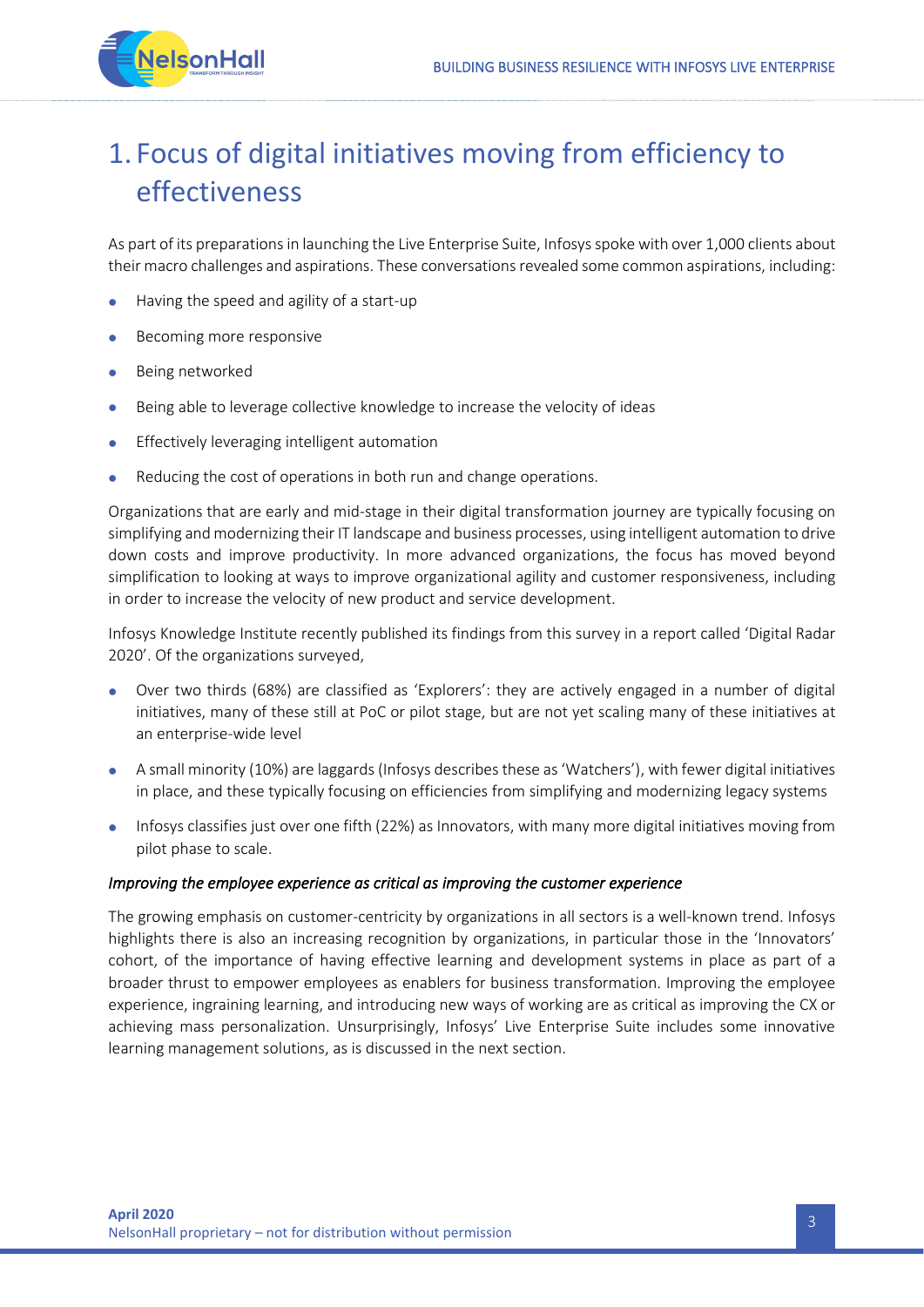

# <span id="page-4-0"></span>2.Digital transformation trends in next few years require major changes in organizational mindset and approach

Infosys posits four major organizational trends over the next few years relating to the use of digital technologies:

- The use of AI becoming core rather than in pockets
- Enterprises becoming more sentient, capable of sensing and responding in real-time to changes (in customer requirements, supply chain, et cetera), and of adapting to major changes with greater agility
- Enterprises moving and managing workloads across hybrid clouds (multiple public and private cloud) and at the edges (iOT, Smart products etc.)
- A major evolution in the worker ecosystem, with phygital ecosystems of humans (employees, contractors, gig workers) and machines working together becoming the norm, this model being a significant factor in helping enterprises drive new business models as well as become hyper productive.

All four present a significant acceleration in the developments in digital that we have seen in recent years (for example with hybrid cloud models, electric infrastructure, agile models, microservices, modular platforms, mobile and smart products, human + machine, etc.). As Infosys declares, these demand a major shift in organizational approach and mindset if they are to be harnessed effectively to drive transformational change; and for many firms, incremental change will not be enough.

Infosys describes the new required mindset in terms of having five attributes:

- 'Think interactions' (rather than transactions). Where transactions are typically treated as discrete tasks, an interactions-minded approach looks at activities, tasks, information collection, collaboration and sharing in terms of where and how they fit within a larger lifecycle and is focused on driving value exchange in each interaction. Infosys emphasizes employee interactionsin its Digital Radar 2020 report, but this applies equally to customer interactions
- 'Think ecosystem', i.e. evolving from thinking in terms of linear process models (e.g. for supply chain, product development, HR interactions) to thinking in terms of circular models, where historical data is enriched by feedback, insights and intelligence from intelligent automation and external sources
- Sentience, or 'sense, respond evolve'
- 'Platform mindset', with an evolution from the traditional emphasis on feature and functionality to a stronger emphasis on evolvability
- 'Micro is the new mega', managing transformation initiatives by focusing on a specific interaction and reimagining it by applying a micro change management approach to software development.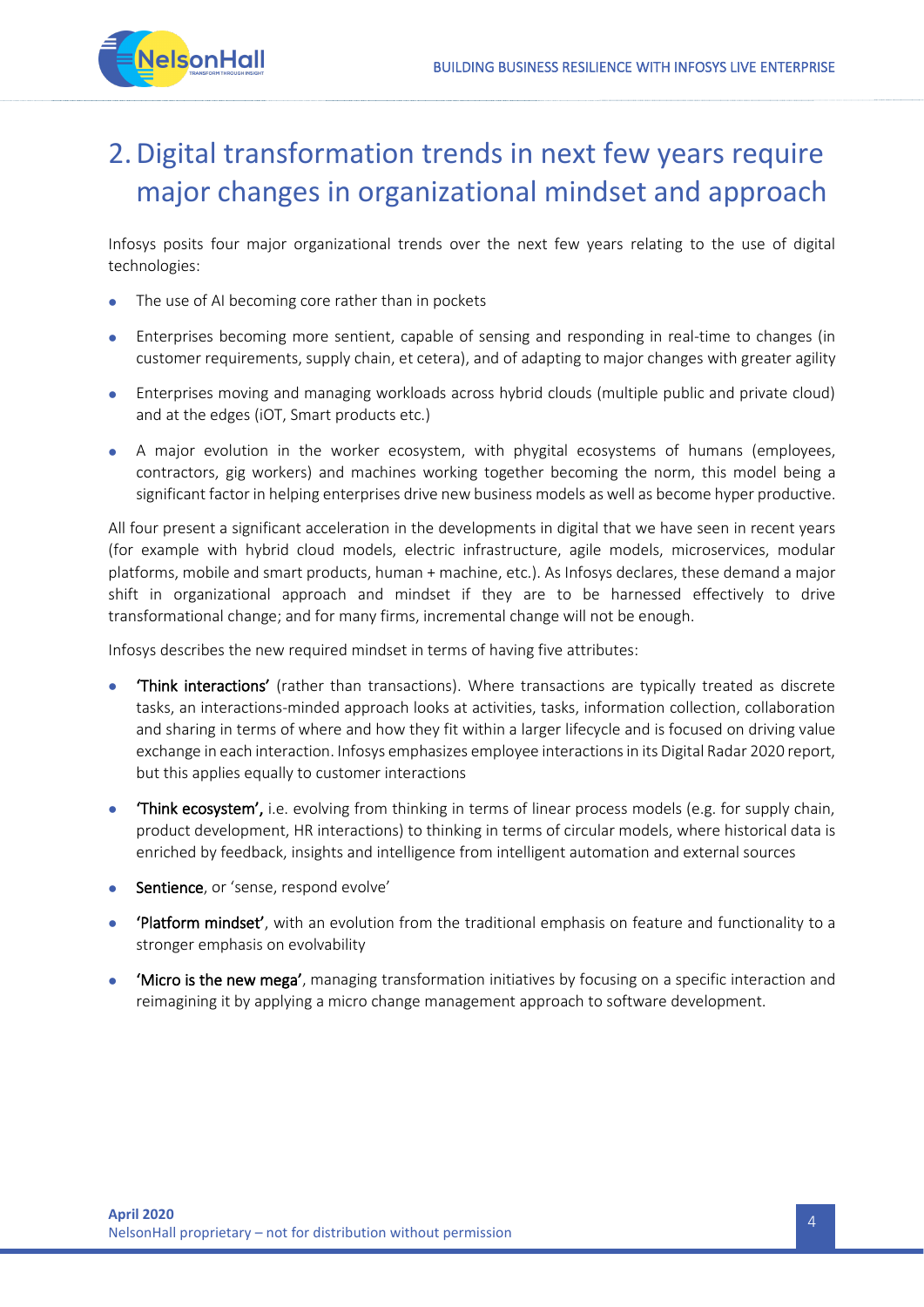

These five attributes are all evident in the concept of the hyper-productive Live Enterprise. #Outcomes from applying this mindset and approach should include:

- Perceptive experiences: relevant, simplified experiences with near-zero latency for employees, customers, partners, etc. ('Think Interactions')
- Intuitive decisions (from sentience); enterprise will be able to sense and respond in near real-time to changing business or customer needs
- Responsive value chains, through agile, responsive processes with guided practice and micro-feedback.

And these are the ambitions of Infosys' Live Enterprise Suite.

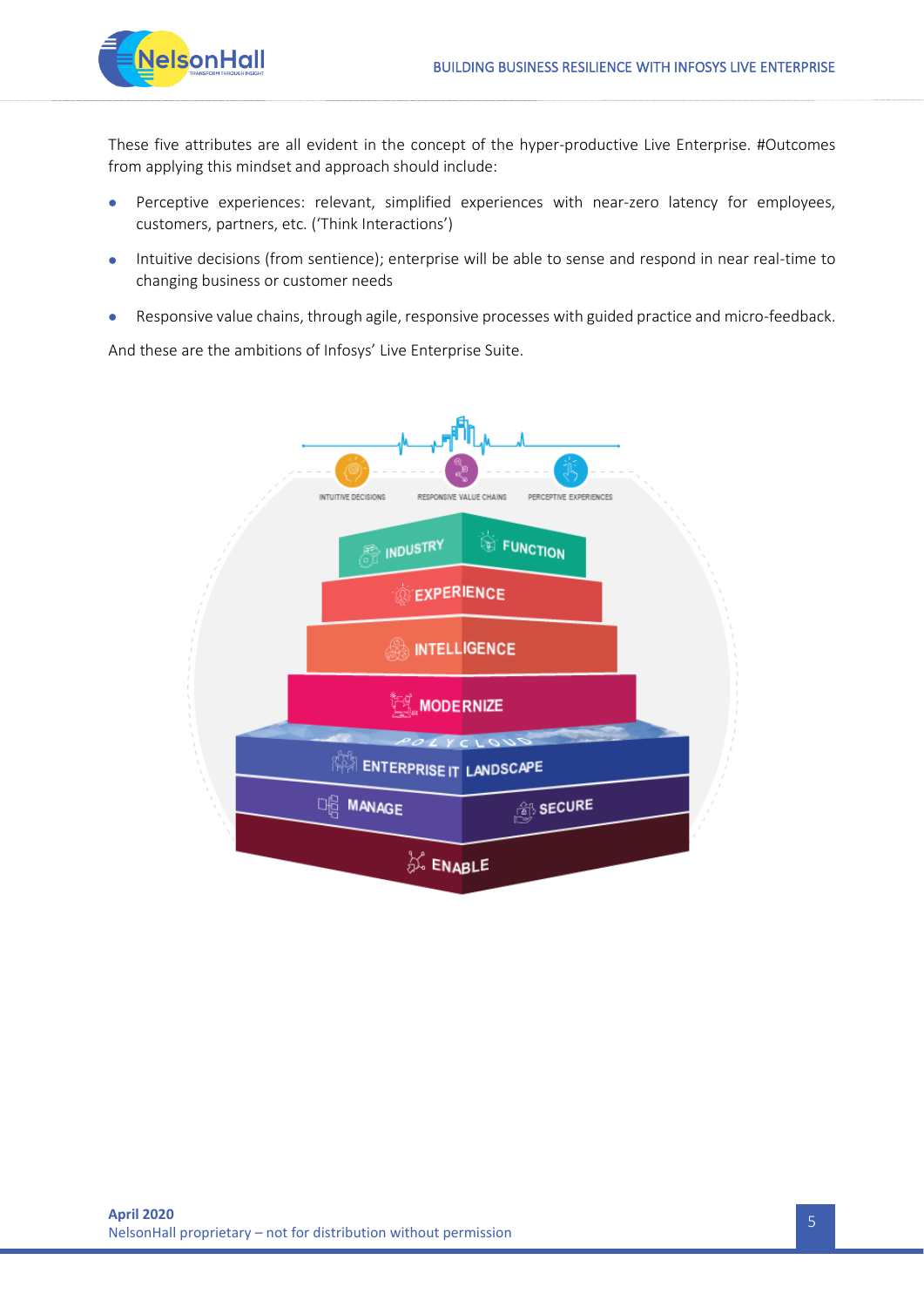

### <span id="page-6-0"></span>3. The Live Enterprise Suite

So, what is in the Live Enterprise Suite? Sitting on top of, and augmenting, legacy IT landscapes (it can be integrated into any enterprise IT landscape), it comprises a set of modular components, architected on cloud native technologies and open source software. Business and platform services modules reside in the Service Store. There is a factory of micro bots for specific platforms and code-level automation assets. Key capabilities include:

- Several SaaS solutions focused on employee productivity and learning management:
	- Launchpad, an onboarding platform that new hires can use at the pre-joining stage. It takes users through relevant onboarding activities for their new role and provides personalized information, for example on processes, guidelines and key contacts. As well as helping new joiners become productive from the get-go, there is sustained value in providing a good onboarding experience: a poor onboarding experience can have a negative impact on motivation and is a common factor behind new employees leaving positions within a year
	- A mobile first employee productivity platform (used internally as InfyMe): provides personalized information and support, including company notifications, salary-related information, interactions related to attendance, travel, claims, and performance reviews, and IT helpdesk. As well as improving the employee experience, it also eliminates a lot of HR helpdesk activity
	- Infosys Wingspan, a mobile-first training platform with content curated from a range of sources. It provides personalized support and learning recommendations and has a learning assistant chatbot. Users can set goals, see their learning history, test their competencies, and gain certifications. The platform also offers opportunities for collaborative and competitive learning. Wingspan also provides analytics on learning trends within an organization. Infosys initially developed the platform for internal use (calling it Lex). Launched commercially in fall 2018, Wingspan has seen early take up: clients using the platform include ones in the education, pharma and financial services sectors.
- The Experience Configurator, enables experience designers and process owners to design a hyper personalized user experience that continuously analyzes how a user behaves when interacting with UIs using telemetry, then uses that information to personalize the user experience through built-in user archetypes and continuously learn and improves
- Infosys Microservices Acceleration Platform (IMAP), supports large-scale microservices development. It offers an integrated view of a microservices development landscape with a real-time dashboard, a set of design-development frameworks and best practices, some automation tools, and quality checks. The platform helps increase the velocity of new application development. It can be customized to accommodate various DevSecOps tools.

Underpinning AI capabilities include:

• Infosys Knowledge Graph and Digital Brain (provide sentience). The knowledge graph links transactional data and information coming out of interactions between an organization's employees, networks and devices, helps contextualize and prioritize relevant info. The digital brain orchestrates responses to data coming from direct and indirect signals. It uses AI/ML tools, an agent framework to intercept signals from AI/ML agents, and an intelligence store. It can be used to create digitized personas, and to help a decision maker take action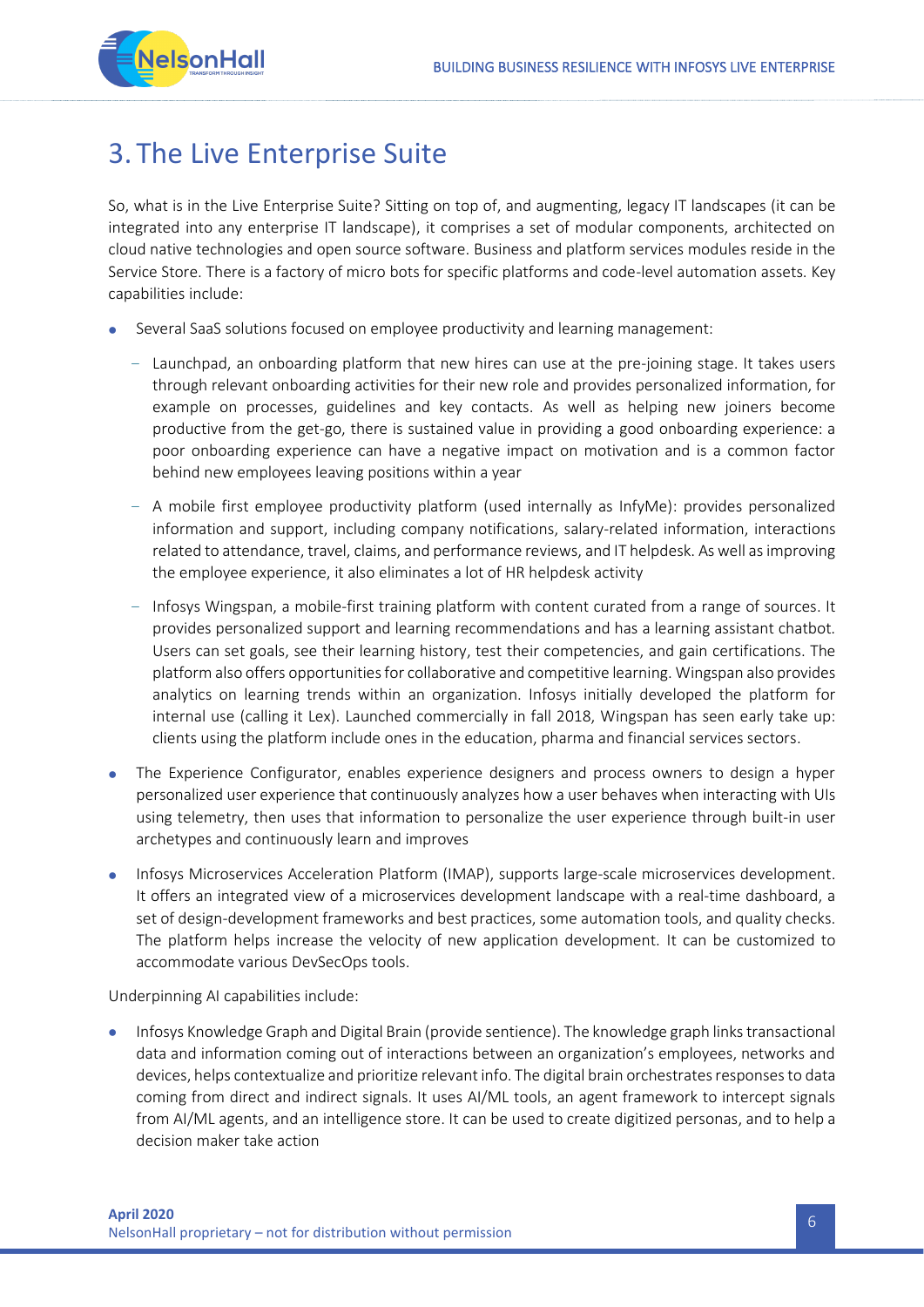

- Chatbot-based offerings. NIA Chatbot enables conversational and questions-based interactions to enable self service capabilities and minimize the IT/Operations overhead
- AI Servicesto see, read, scan, translate, listen, speak and summarize texts

Expect also to hear more about Infosys' Smart Buildings and Spaces offerings of application solutions, based on the Infosys SCALE (Sustainable, Connected, Affordable, Learning Systems and Experiential) framework, for assessing, implementing and operating smart spaces. Key partnerships behind these offerings include Johnson Controls and Qualcomm Technologies.

The underpinning digital infrastructure includes the:

- Infosys Polycloud Platform, enables users to build vendor-agnostic solutions across cloud providers. It includes a vendor selection support framework; smart brokerage; self-service tools for server provisioning and deployment; and a governance framework (financial and technical) ensuring security compliance
- Infosys Data on Cloud Platform, enables petabyte scale data movement and management across the Polycloud. It also includes tools to support the shift from proprietary appliances and databases to open source and cloud platform services
- Infosys App on Cloud Platform, enables applications workloads to be containerized and moved to cloud and also accelerates the development of cloud native services and applications
- Infosys DevOps Platform, open source platform to help accelerate DevSecOps capabilities at enterprise scale
- Infosys Live Enterprise Management Platform, provides IT service management across the BPM, application and infrastructure layers.

### <span id="page-7-0"></span>4. Examples

### Infosys

As we noted earlier, with its Live Enterprise Suite Infosys is commercializing various assets it has developed and been using internally as part of its own transformation journey to become a digital native organization. Thus the first examples of what can be achieved from using components of the Suite come from Infosys itself - and the benefits have been far-reaching. Infosys estimates that:

- In terms of perceptive experiences:
	- Over 30,000 employees have been onboarded through Launchpad. In its own initiative to reimagine this employee experience Infosys has reduced from over 100 applications to just three mobile apps
	- Over 226,000 employees are on the learning platform, and spending an average of 35 minutes each day on learning
	- Over 170,000 employees are on the InfyME platform, and Over 45% of its employee interactions are being conducted on mobile devices
- In terms of responsive value chains: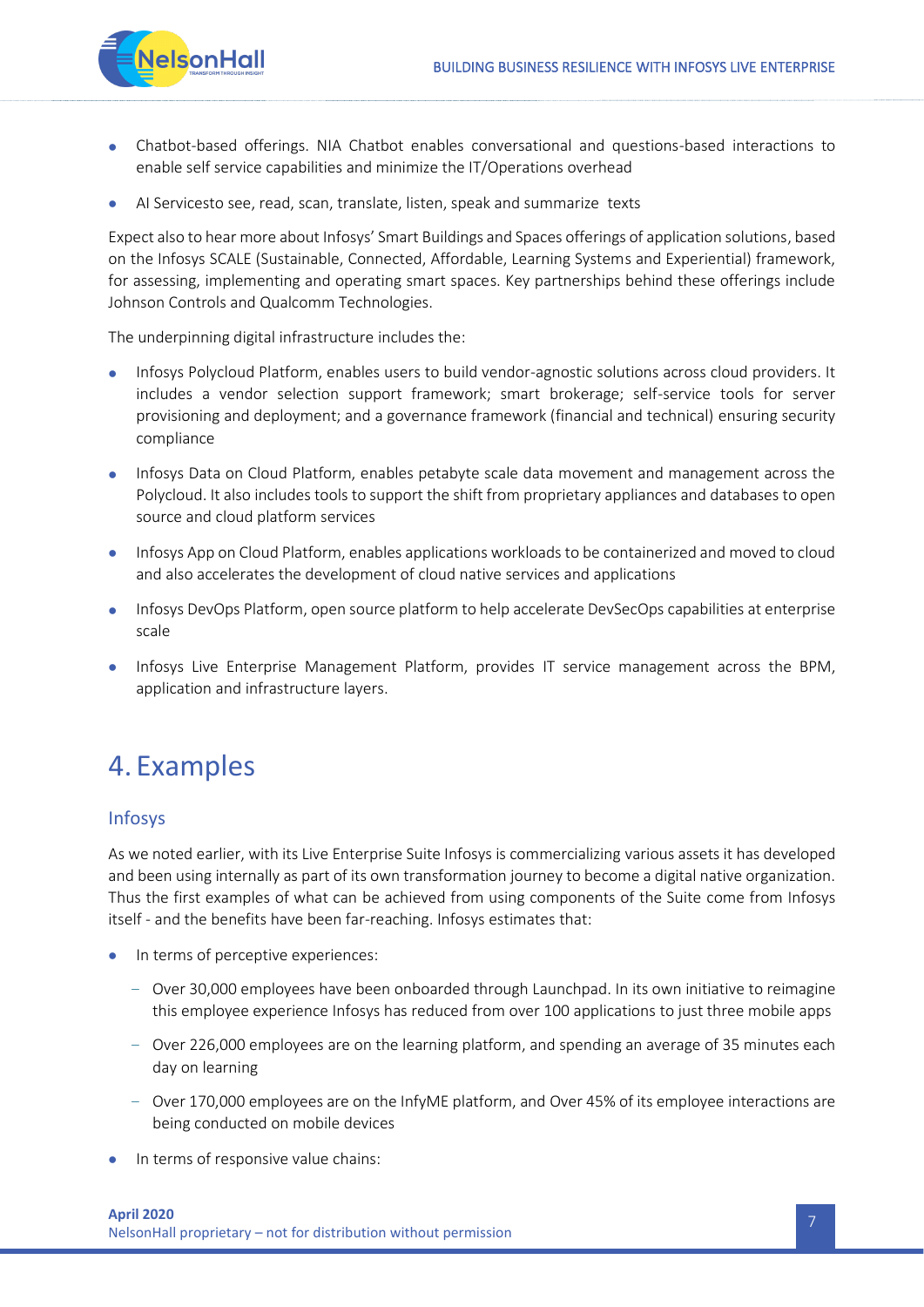

- Background checking is 60% shorter, with 1.2 million paper documents eliminated/year; onboarding processes have a 40% shorter cycle time and 50% reduced effort. These equate to a 2,100 billable person capacity release -and of course means faster time to productivity
- The company has reduced project IT setup time by 12x
- In terms of intuitive decisions:
	- Employees now have guided and personalized learning paths and trails. This will surely enhance Infosys' reputation as an employer of choice
	- It has improved its ability to predict new skill demands; skills matching to projects is fully automated
	- With sales activities, an improved ability to sense client requirements and intentions.

### **Clients**

Infosys emphasizes that its Live Enterprise Suite can be used by enterprises in all sectors, and is relevant for corporate functions like HR, finance, sales, marketing, legal, and also for industry-specific areas.

Infosys already has over 30 clients using some element of its Live Enterprise Suite. Early adopters include:

- A U.S. healthcare company, to transform its processing of  $\sim$ 250,000 claims per day, mostly requiring manual intervention. In an example of a responsive value chain, the client is using the Live Enterprise Management Platform to monitor and gain near real-time visibility into eight critical claims processes through to the post-adjudication phase. The client has improved the productivity of its claim reviewers through auto healing and its claims accuracy by 85%
- A consumer good company in beauty space had a issue with the launch of new products to market due to poor visibility of product across multiple ERP/Systems. This was resulting in items not available as per campaigns and significant operational overhead to fix it. Using Knowledge Graph, business events and sentient agents the visibility across item life cycle was improved and the entire process was simplified and made straight through.
- Siemens: has started using Wingspan as part its 2020+ strategy to bring a next generation learning experience with personalized learning for employees, and improve learning management at an enterprise level
- A global consumer goods company, also using the Knowledge Graph and Digital Brain, in this case in order to achieve near real-time traceability of certain goods to help it meet regulatory requirements and able to trace the product across the supply chain within few hours
- A Middle East energy company, also a client of the employee productivity and event mobile app
- A global investment company, using the Polycloud orchestration and management platform
- A global consumer goods company is reimagining the employee experience using the Live Enterprise thinking and framework
- A global bank, looking to move around one petabyte data per day to cloud, is using the Data on Cloud Platform to move petabyte scale archival data to open source databases and simplify its data landscape.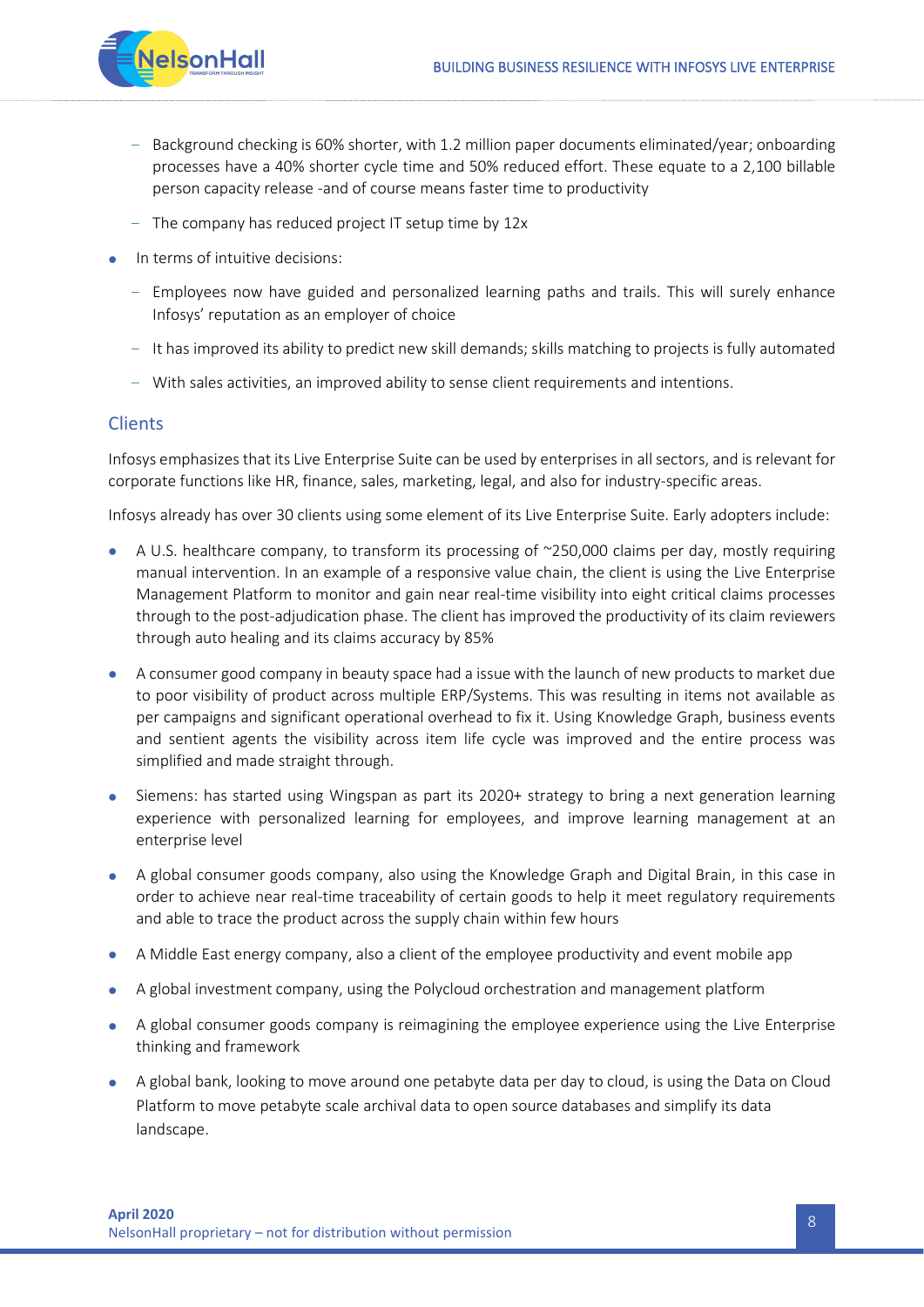

## <span id="page-9-0"></span>5.What next?

In terms of Infosys' service delivery, the management platform is now core to all new engagements.

It is still very early days for Infosys in commercializing the Live Enterprise Suite. The first 30 or so early adopter clients are typically leveraging one or two elements for specific activities; as the value is shown, their usage of the suite is highly likely to expand.

We expect to see Infosys develop some industry-specific versions showing the applicability of different components in the suite, with the retail and insurance sectors being likely early candidates.

Assets like the Knowledge Graph and Infosys Digital Brain need to be contextualized for each client, which will involve engaging Infosys for visioning projects. We are likely to see their use in a very wide range of different types of initiative, initially perhaps within large B2C enterprises.

Some of the assets in the Live Enterprise Suite have been developed over a period of some years. The newest area of the suite is AI services, and we expect to see further development of offerings that involve capabilities such as text and video analytics.

The suite should ultimately contain assets that enhance all areas of its portfolio, including its BPM business and newer capabilities that have been enhanced by recent acquisitions

### <span id="page-9-1"></span>6.How important is the Live Enterprise Suite?

Leading IT services providers launch new offerings all the time, so how is the Infosys Live Enterprise Suite significant? We think it is an major development both for Infosys itself, and, importantly, for its clients.

For Infosys, the launch of the suite provides palpable evidence of how, in a systematic manner, it is bringing hyper productivity at scale to streamline and transform firstly its internal operations, secondly its delivery of services, and thirdly its development and introduction of brand-new offerings. This supports Infosys' positioning as being innovative, both in its own right as a large services organization employing nearly a quarter of a million employees, and also as a global services provider: as such, it should eliminate any backward-looking perceptions that focus on its heritage as an Indian offshore provider. And the emphasis it has made in reimagining the employee experience should help in being an employer of choice, particularly important in an environment where there is a war for talent.

The launch of the Live Enterprise Suite also reflects a broader push by Infosys to engage more broadly with clients beyond their CIO function, into corporate functions such as HR and also into their business operations. Infosys' messaging around the concept of the Live Enterprise is central to its positioning that it has a deep understanding of how business is changing and of what incumbent enterprises can do to achieve radical transformations – and that it has a set of assets that can help them in this.